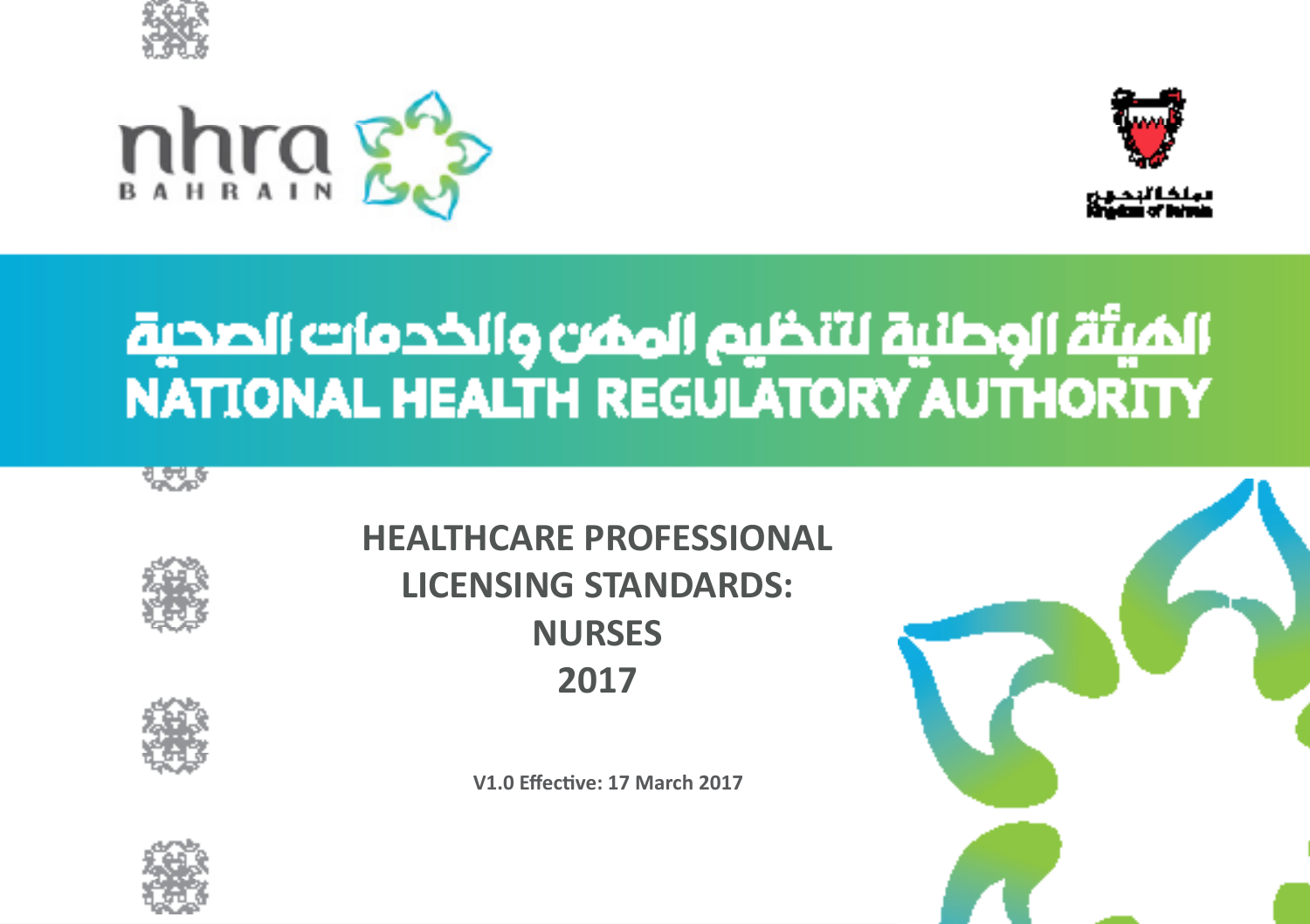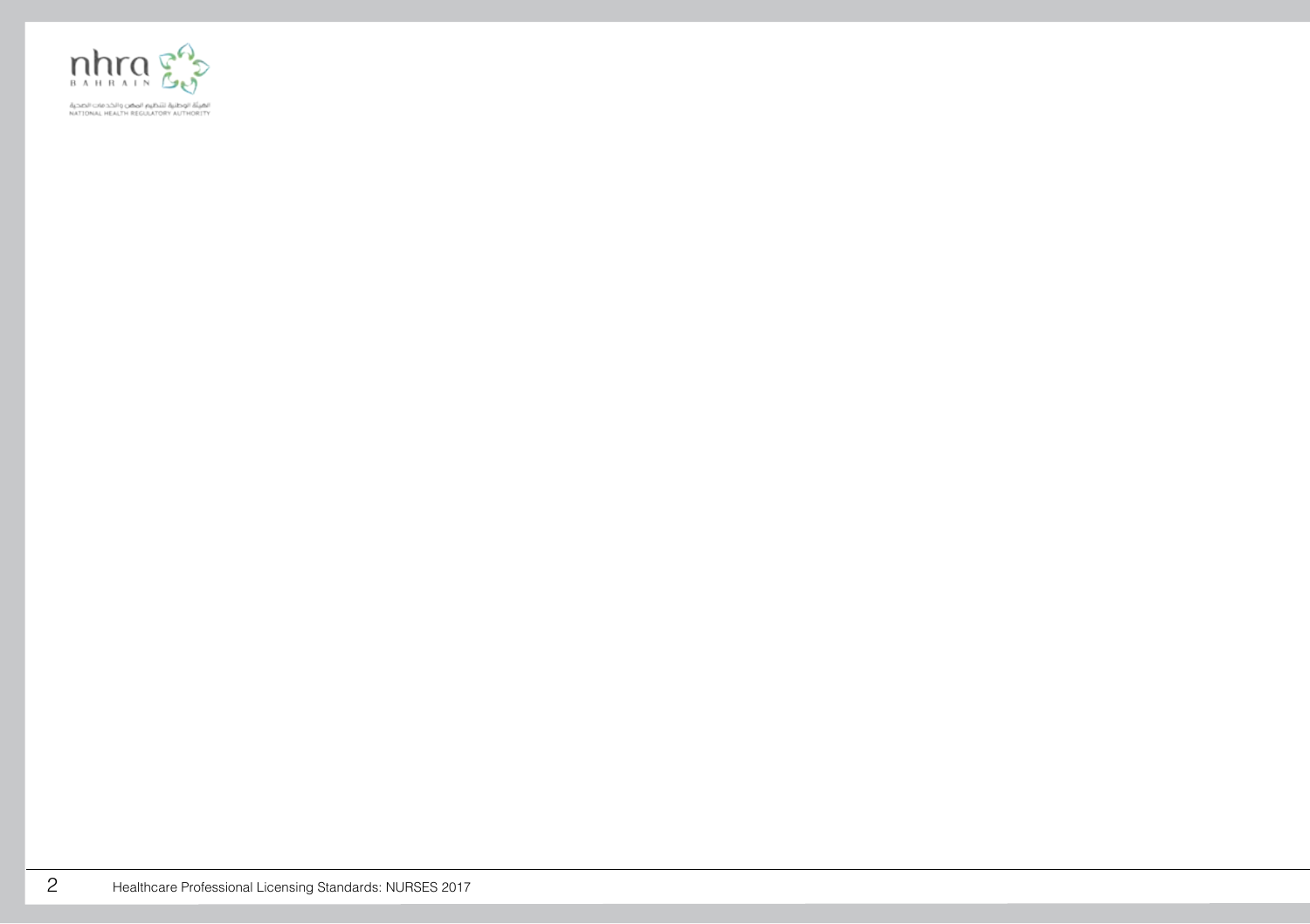

#### *TABLE OF* **CONTENTS**

| <b>Title</b>                                                    | Page           |
|-----------------------------------------------------------------|----------------|
| <b>CHAPTER THREE: NURSES</b>                                    | $\mathbf{1}$   |
| Definitions                                                     | $\overline{4}$ |
| Acronyms                                                        | 6              |
| <b>INTRODUCTION</b>                                             | $\overline{7}$ |
| Preface                                                         | 8              |
| 1. Licensure General Requirements                               | 9              |
| 1.1 Education Qualifications                                    | 9              |
| 1.2 Professional Experience                                     | 10             |
| 1.3 Professional License and Good Standing Status               | 10             |
| 1.4 Primary Source Verification                                 | 11             |
| 1.5 License examination (BLE)                                   | 11             |
| 1.6 BLE Exemption Policy                                        | 11             |
| 1.7 Examination Attempts                                        | 12             |
| 1.8 Discontinuity of Practice                                   | 13             |
| 2. Renewal of Licenses                                          | 14             |
| <b>General Comments</b>                                         | 14             |
| <b>Requirements and Considerations</b>                          | 15             |
| <b>Nurses Licensure Requirements</b>                            | 15             |
| Qualification and Experience Requirements for Nursing Licensure | 16             |
| Recognized Specialty Titles for Nursing Licensure               | 18             |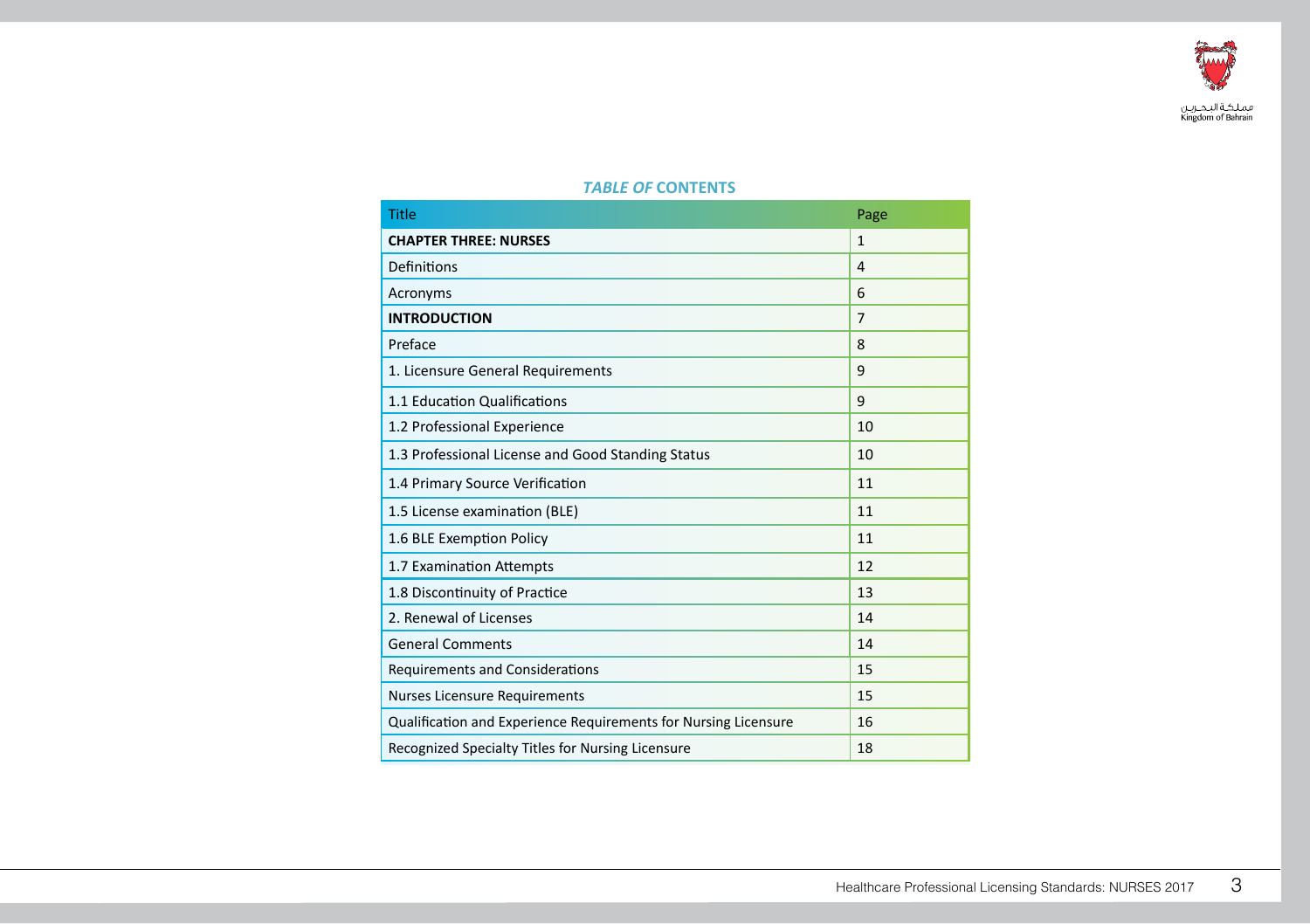

## **Definitions:**

#### **Authority: National Health Regulatory Authority**

**Continuing Professional Development (CPD):** A range of learning activities through which healthcare professionals maintain and develop their knowledge and skills throughout their career to ensure that they retain their capacity to practice safely, effectively and legally within their evolving scope of practice. CPD is also referred to as Continuing Medical Education (CME).

**Credentialing:** A process whereby specific licensing title is assigned to a healthcare professional based on recognized and accredited qualifications, training, experience and current practice.

**Experience:** Hands on clinical experience gained by a licensed healthcare professional during a salaried employment/contractual period and it excludes volunteer jobs, observer-ship, or clinical attachment.

**Fitness to practice:** A status where the healthcare professional is able to consistently demonstrate ability to practice without any impediments i.e. physical or others.

**Gap of Practice:** A defined period of discontinuation of clinical experience/ practice.

Good Standing Certificate (GSC): A certificate showing evidence that the healthcare professional is competent to practice the profession, has not been found guilty of unprofessional conduct, and that there are no pending or previous disciplinary orders or criminal proceedings against the healthcare professional.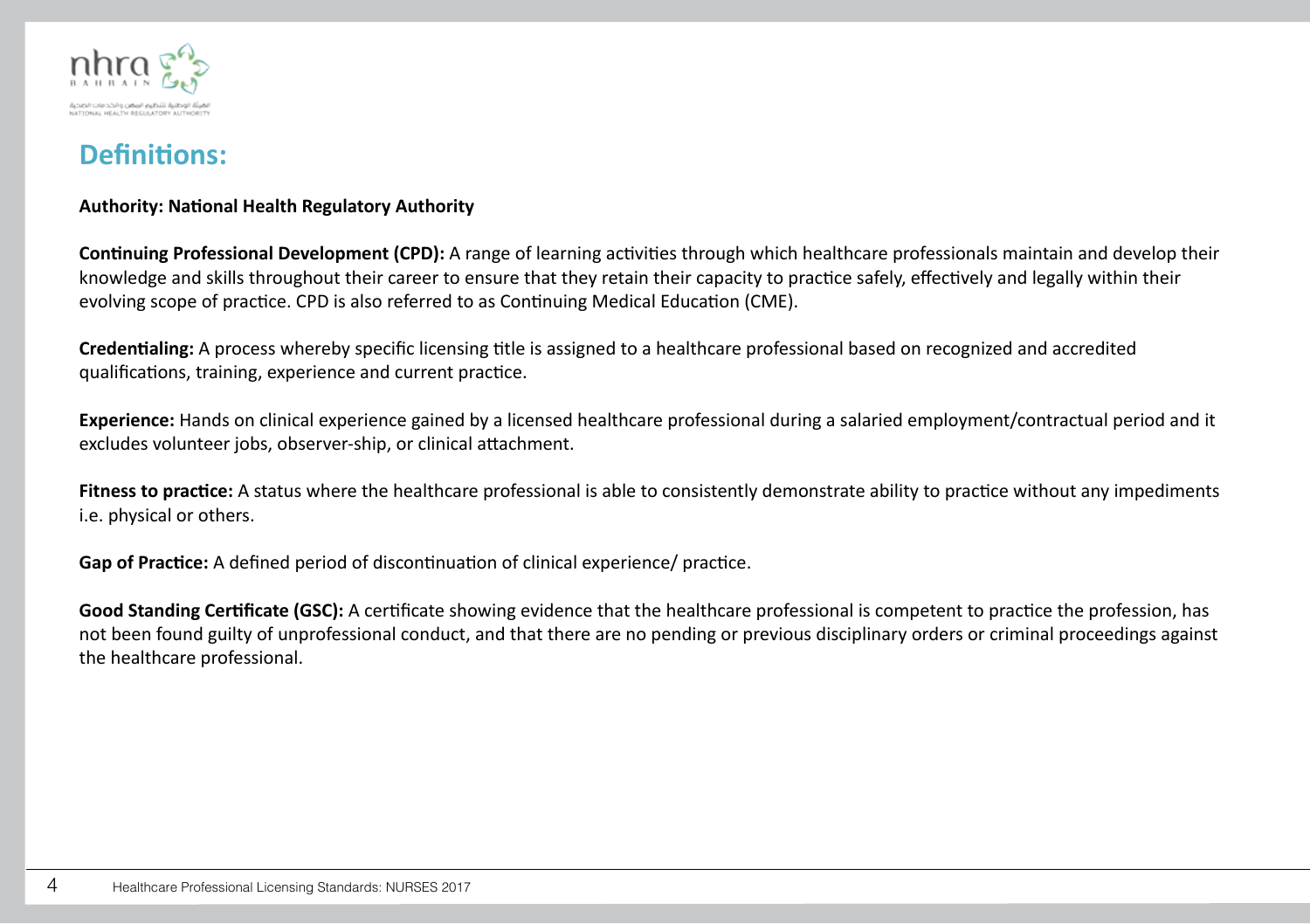

**Healthcare Profession:** A field of healthcare recognized by the Authority.

**Healthcare Professional:** A person who by education, training, certification and licensure is qualified to provide healthcare services.

**License:** A permission granted by the Authority to practice a healthcare profession.

**Licensing:** A process of granting a legally protected professional title by the Authority.

**Primary Source Verification**: A process of validating documents required for licensure from the issuing organization.

**Qualification:** An educational evidence granted by universities, colleges, academic institutes or schools that are nationally accredited or formally recognized.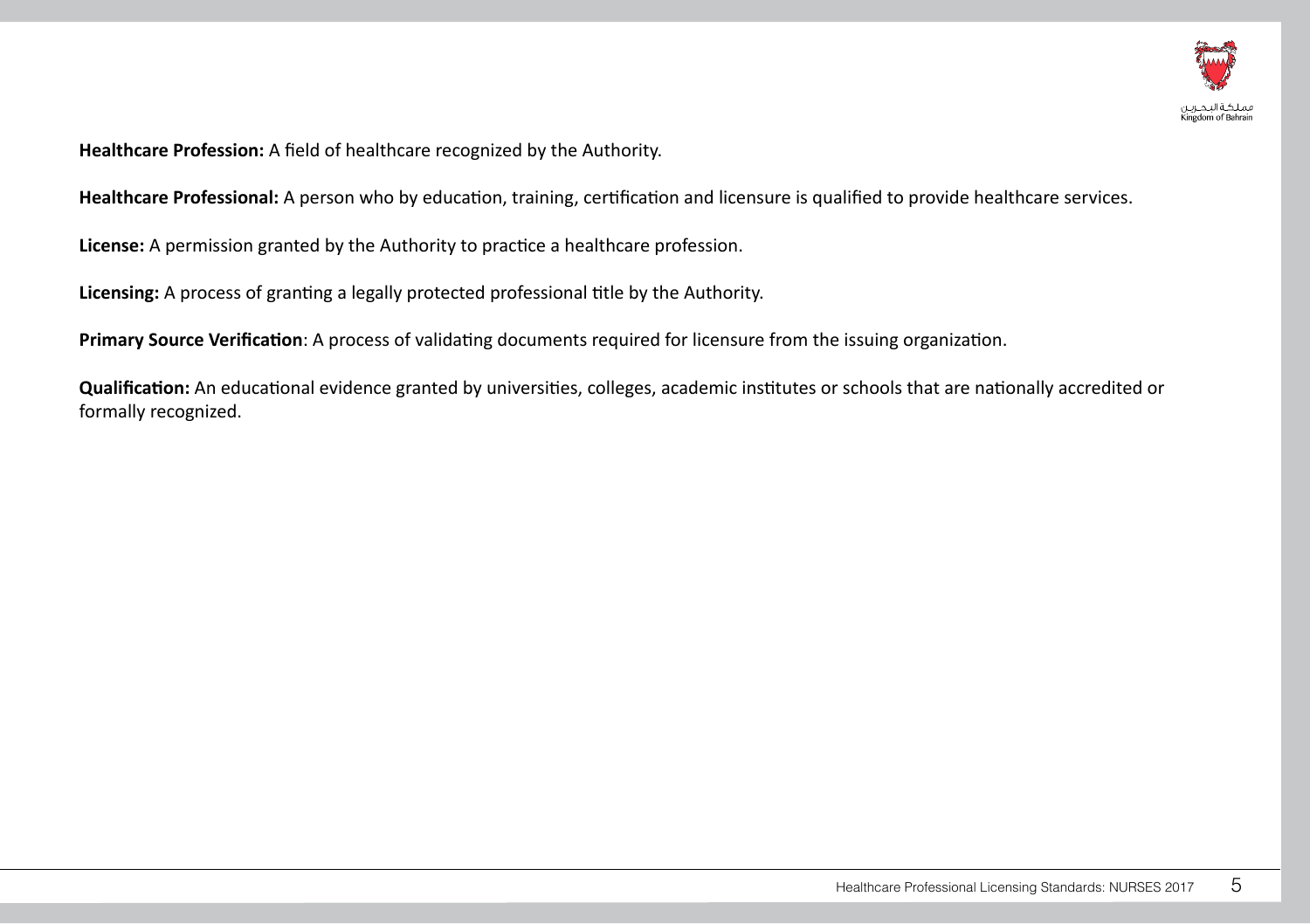

## **Acronyms:**

- **ACLS:** Advanced Cardiac Life Support
- **BLE:** Bahrain Licensing Examination
- **BLS:** Basic Life Support
- **CME:** Continuing Medical Education
- **CPD:** Continuing Professional Development
- **FAIMER:** Foundation for the Advancement International Medical Education and Research
- **GP:** General Practitioner
- **GSC:** Good Standing Certificate
- **HCPC:** Health and Care Professions Council United Kingdom
- **IMED:** International Medical Education Directory
- **NRP:** Neonatal Resuscitation Program
- **PALS:** Pediatric Advanced Life Support
- **PQR:** Professional Qualification Requirements
- **UK:** United Kingdom
- **USA:** United State of America
- **WHO:** World Health Organization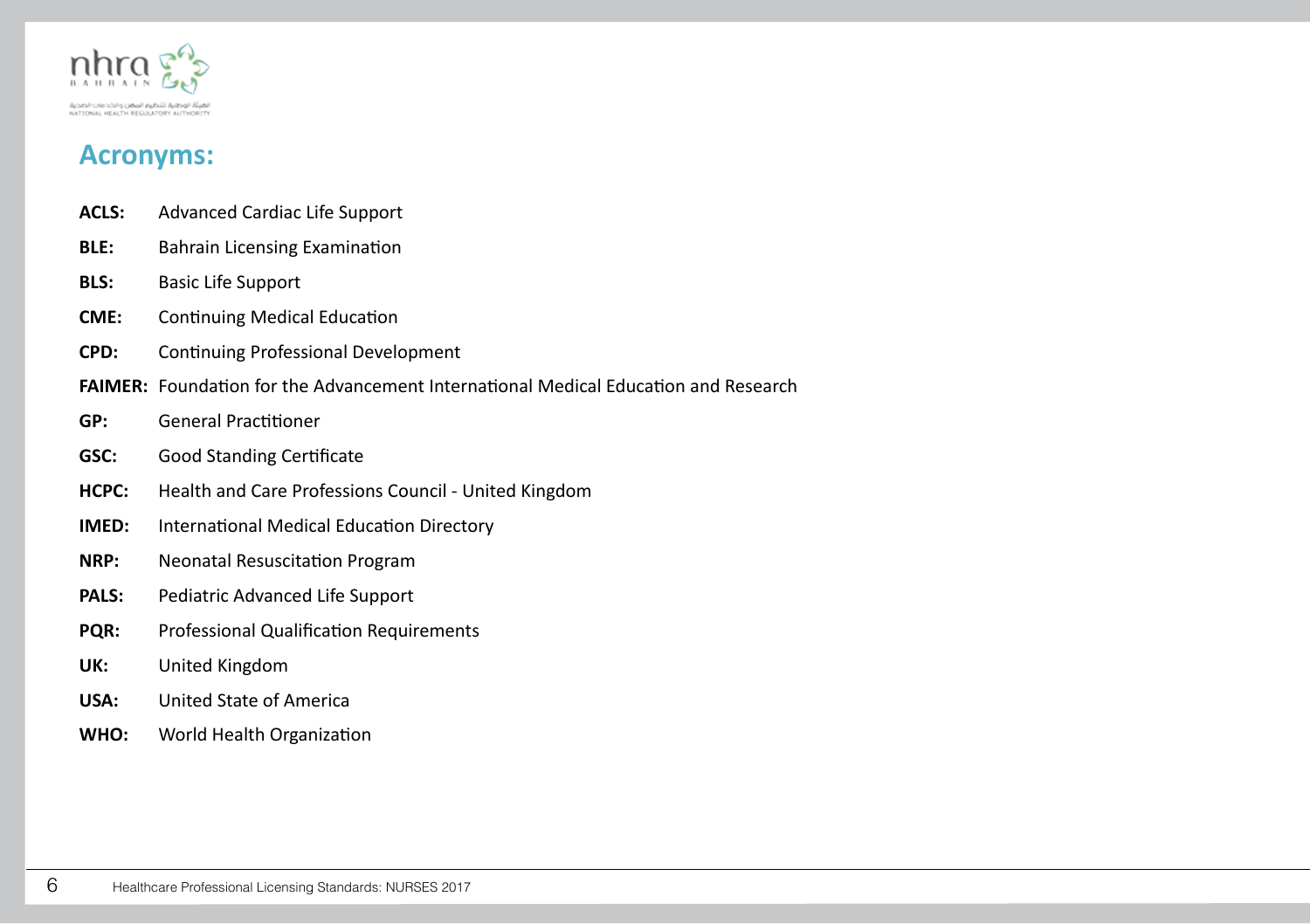

# INTRODUCTION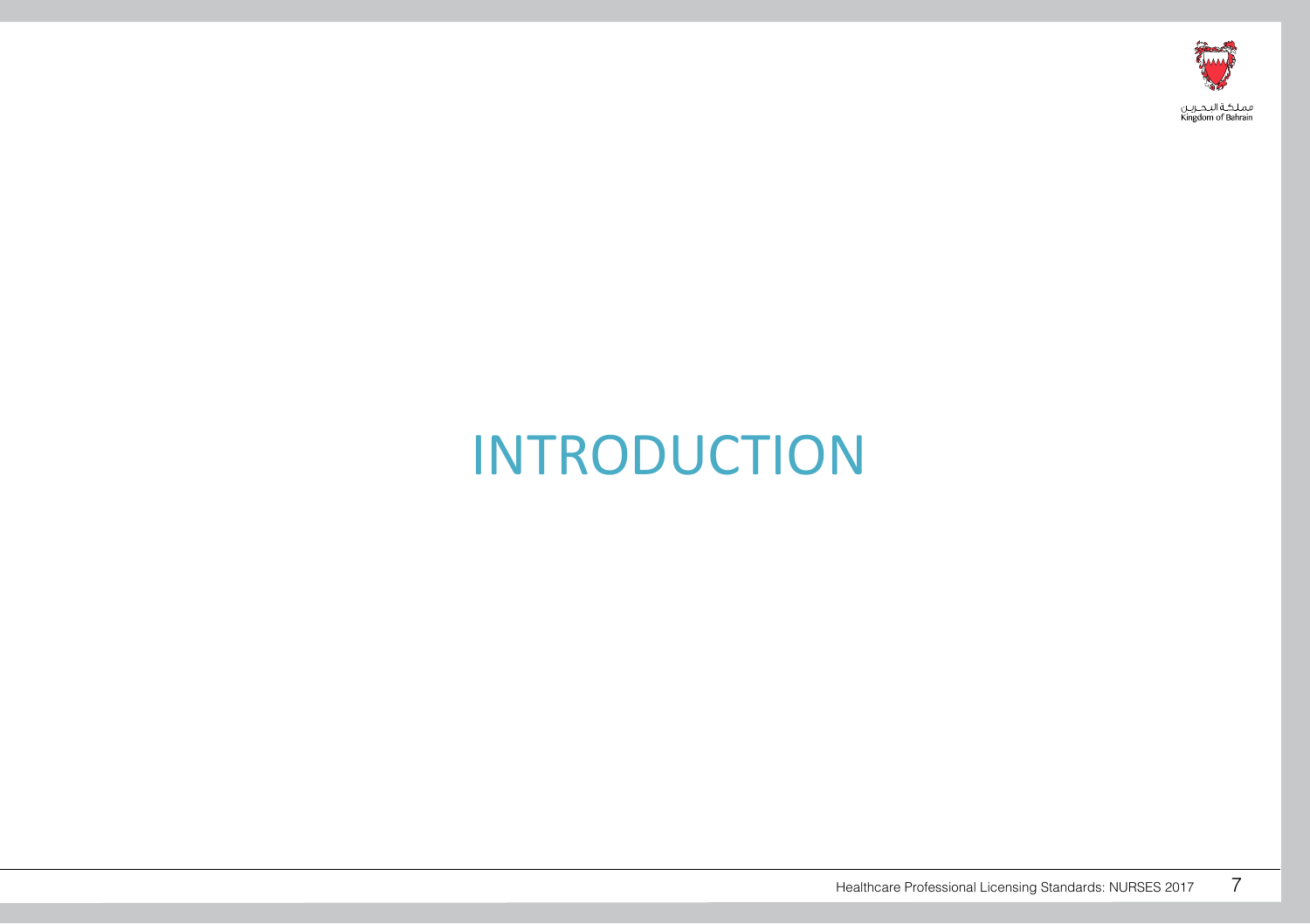

## **Preface:**

The Supreme Council of Health (SCH) in Kingdom of Bahrain is pleased to present the unified Healthcare professionals Qualification Requirements (PQR) which represents a milestone towards fulfilling the kingdom's objectives to improve the healthcare service provision across the country.

This document provides a base for all health care facilities both in the governmental and private sector to assess the documents submitted by applicants within their geographical jurisdiction to ensure safe and competent delivery of services. Moreover, it places an emphasis on educational standards, experience and licensure requirements for healthcare professionals to be licensed to practice safely in Kingdom of Bahrain and in accordance with Bahrain laws and benchmarked international best practices.

The SCH would like to acknowledge the efforts of all individuals who have contributed towards compilation of this document and would like to thank them for their dedicated efforts and assistance.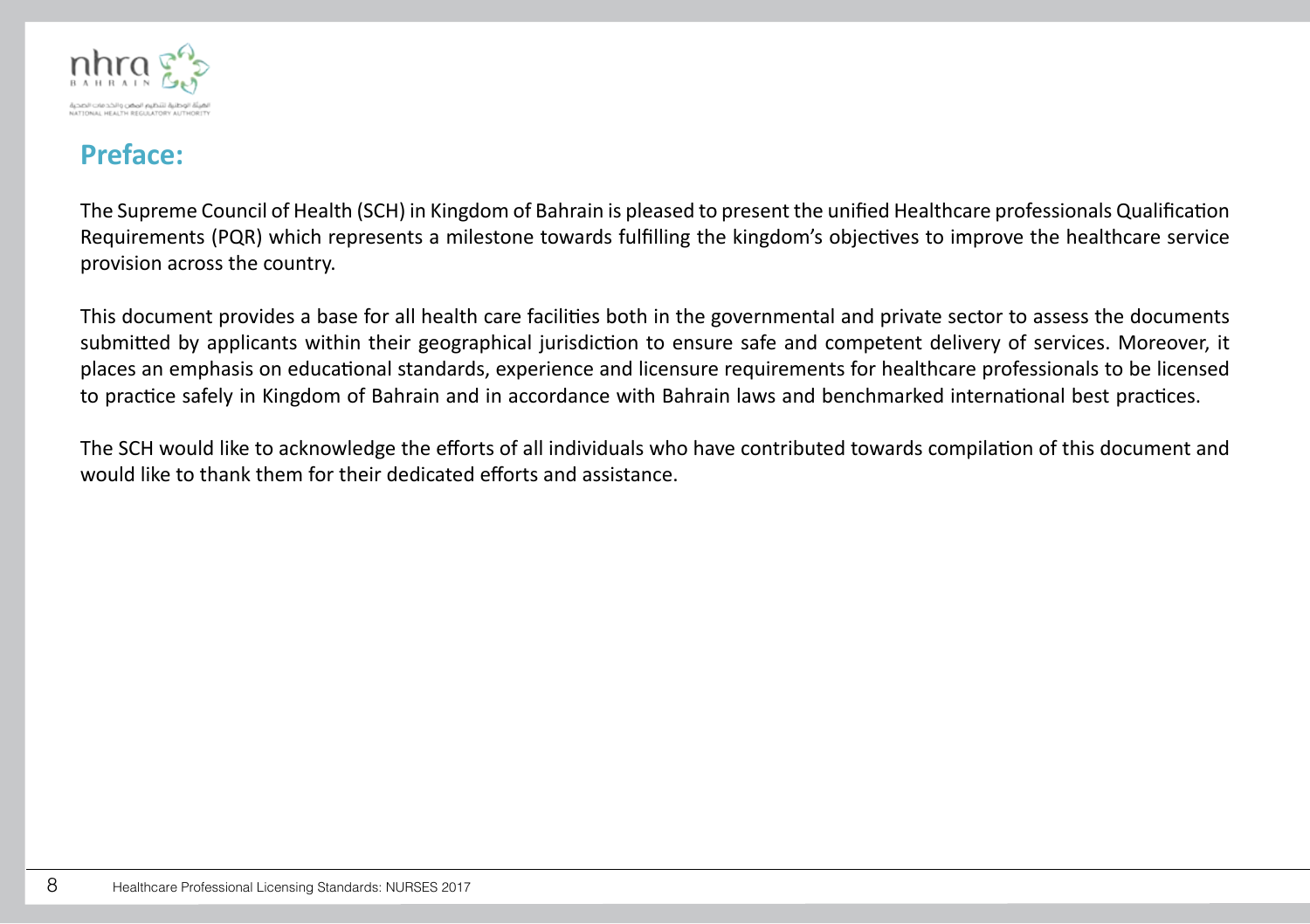

## **11 Licensure General Requirements**

All applicants must fulfill all the following requirements in order to qualify for licensure:

### **1.1 Educational Qualifications**

- Qualification when needed must be nationally accredited by the Ministry of Education in Bahrain/ Higher Education Council (HEC)
- Qualifications must be issued by institutions/ colleges recognized in home country.
- At the entry level, minimum qualification requirement is high school certificate as per country specific education.
- Qualifications are evaluated in accordance to the following criteria:
	- The country and institution from which the qualification was awarded.
	- The level of national /international recognition of the qualification.
	- The duration and content of study, and the presence of clinical practice/ practical training.
	- Qualifications acquired through honorary nature, correspondence or distance learning are not counted towards the PQR requirements.
- Qualifications not mentioned in this document may be evaluated and reviewed by NHRA which may grant the applicant with the appropriate title.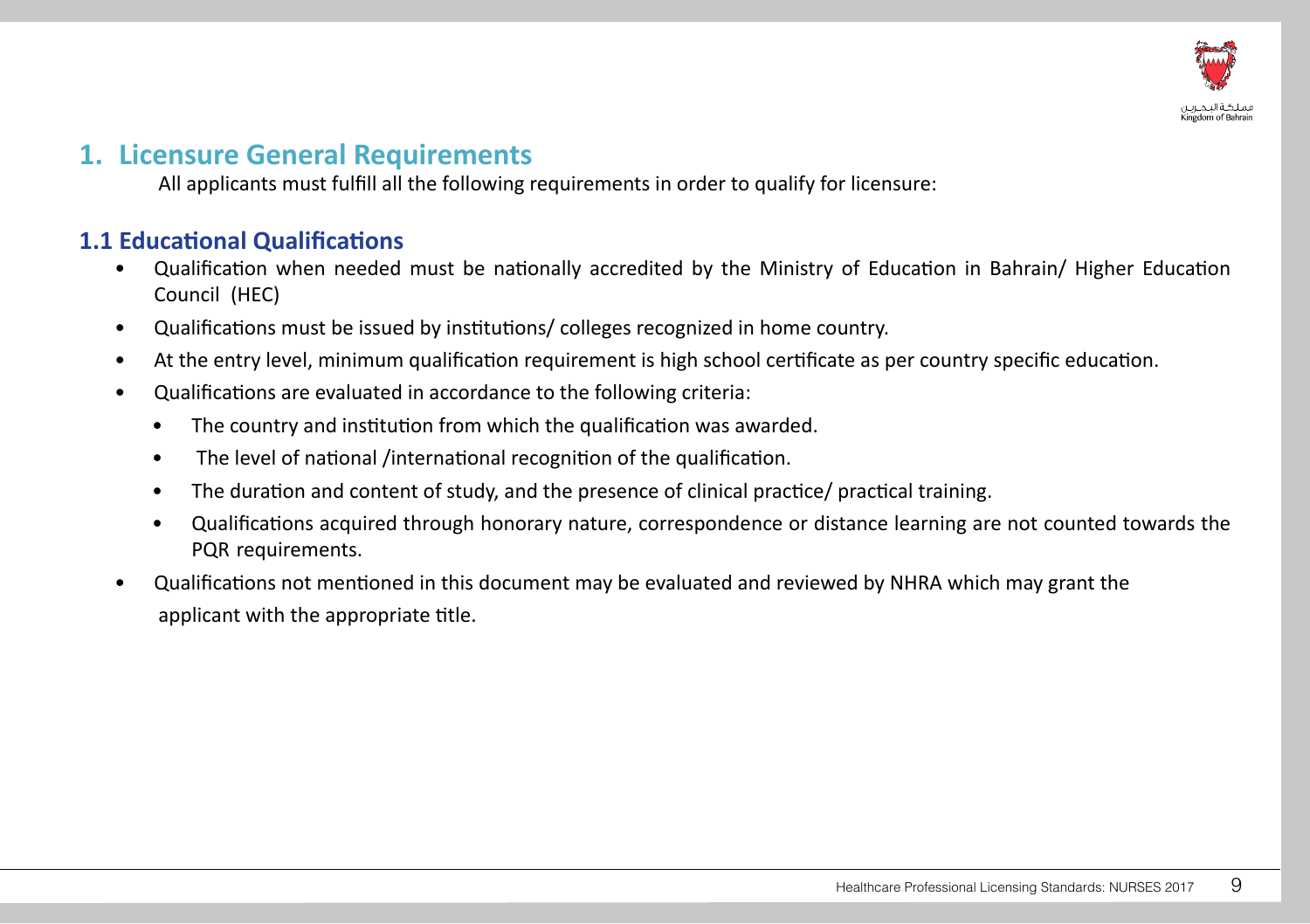

## **1.2 Professional Experience**

#### *1.2.2: Experience:*

- The applicant's experience must be relevant to the category applied for, and must have been accomplished in an appropriate setting licensed by the professional regulatory and licensing authority in the country of practice.
- Bahraini nationals, new graduates: are exempted from experience requirements for the basic entry level.
- Non Bahraini residents of Bahrain may be exempted from experience requirements for basic entry level after
- the approval of the Supreme Council of Health.
- All other applicants are required to fulfill experience as per their relevant titles according to the PQR.

#### **1.3 Professional License and Good Standing Status**

- The applicant must be registered and have a valid professional license to practice, or registration (where applicable) from home country and/or country of last employment.
- The applicant must provide evidence of meeting the minimum required experiences for the applied title.
- Good Standing Certificate (GSC) must meet the following requirements:
	- Valid and not older than six (6) months at the time of application for licensure
	- Issued by the professional regulatory and licensing authority in the country(s) of last employment.
	- NHRA may request more evidence or conduct investigations if deemed necessary to prove the status of good conduct of the healthcare professional.
- The applicant must declare that he/she has never been convicted with any legal cases, medical malpractice during his/ her practice of the healthcare profession or he/she is currently under investigation.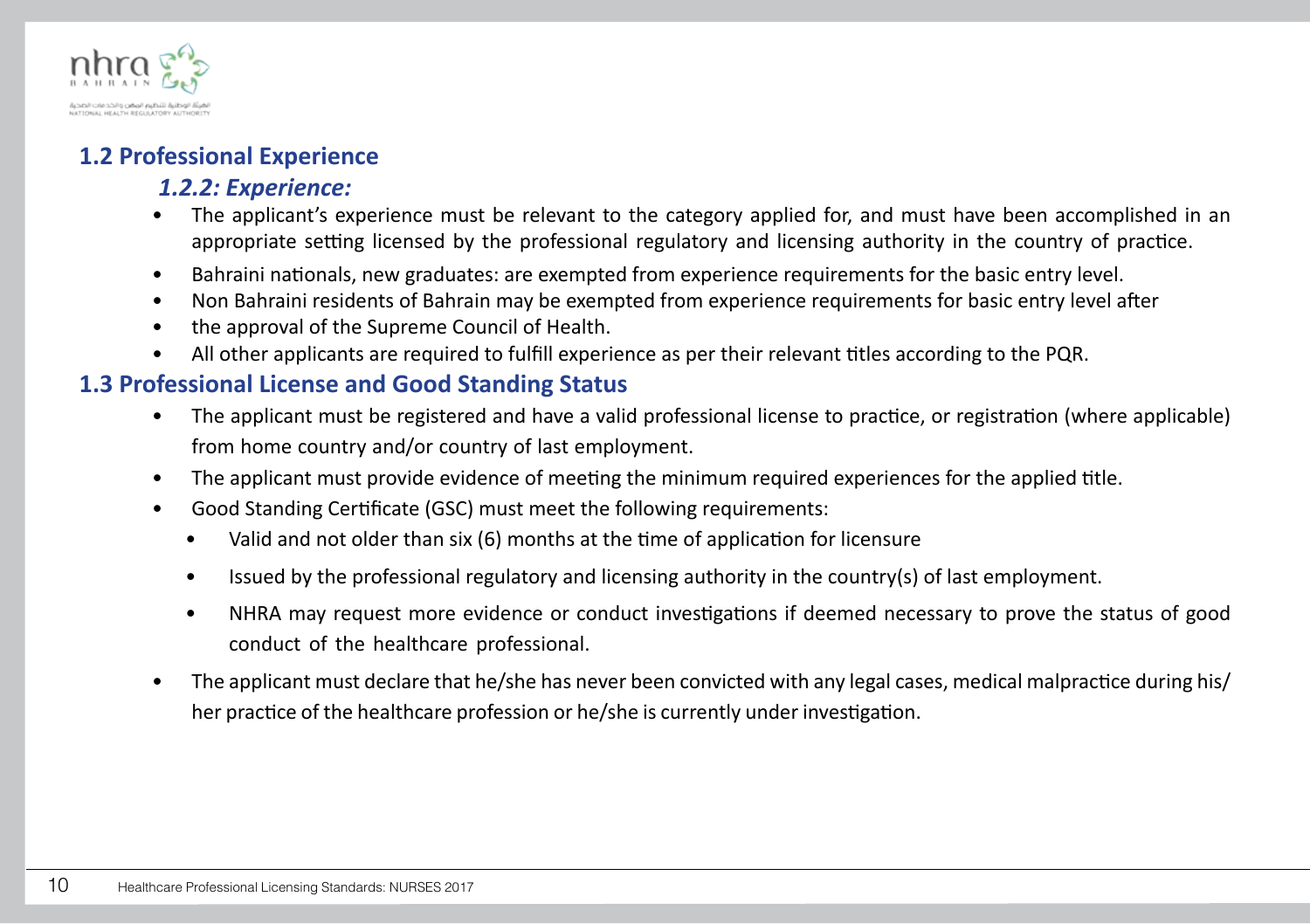

#### **1.4 Primary Source Verification**

- The documents required for licensing shall be verified directly from the original or primary source
- These documents include but not limited to: educational qualification(s), experience certificate(s), professional license(s) and/or any other documents deemed necessary by NHRA.

#### **1.5 Licensure examination (BLE)**

1.5.1 BLE is applicable to some professions as indicated by related legislations. Some Nurses are required to pass NHRA's BLE in order to obtain the professional license in the Kingdom of Bahrain.

#### **1.6 BLE Exemption Policy**

As per decision number 11 for the year 2015 pertaining to the licensure examinations, Nurses may be exempted from the licensure examination:

- 1. Applicants who hold higher specialization qualifications (Master's degrees as a minimum)
- 2. Bahraini or GCC nationals who hold a valid GCC License.
- 3. Applicants who have 5 years of clinical experience.

Please note that all licensure examinations dates are fixed and available on NHRA website.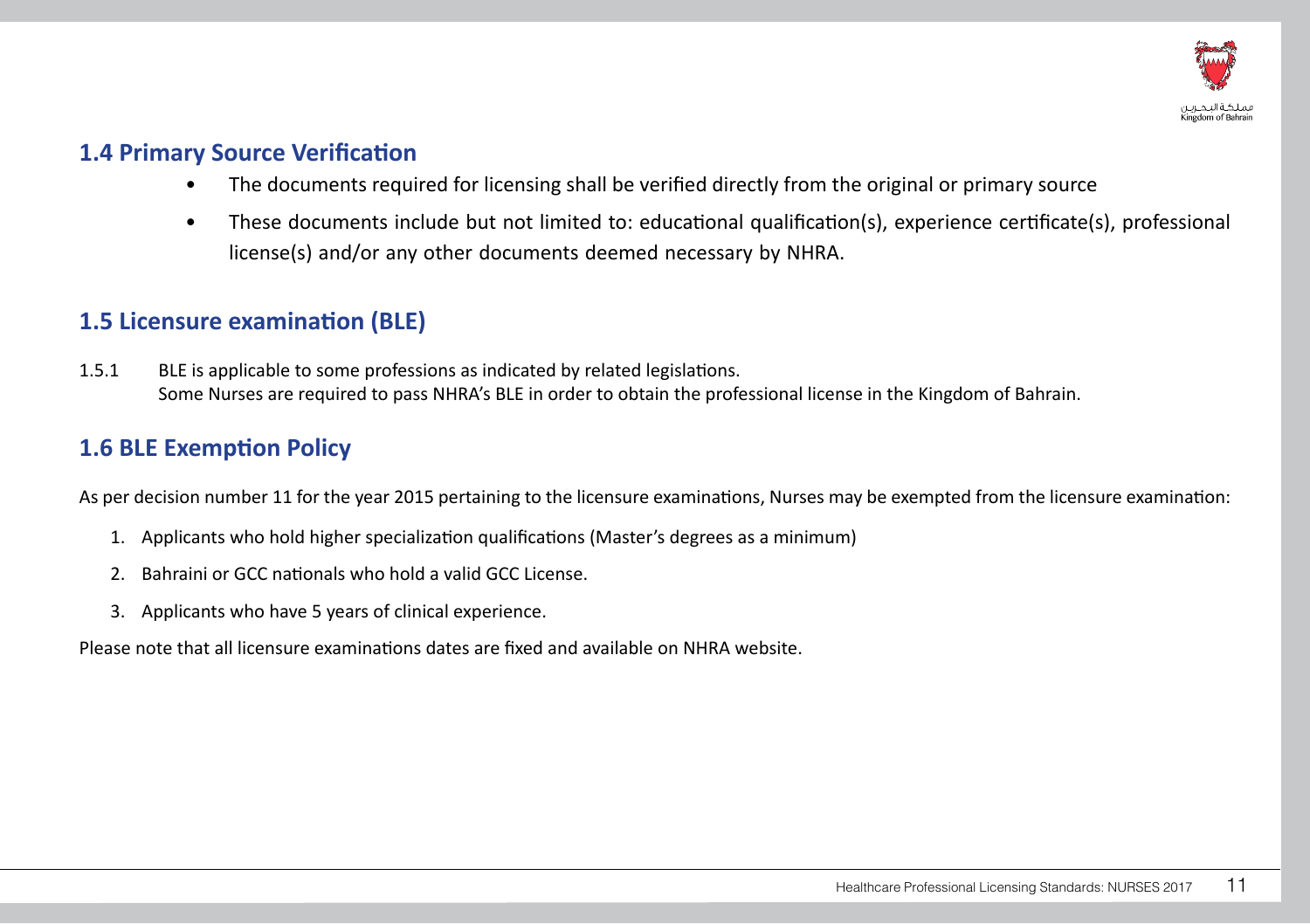

#### **1.7 Examination Attempts**

- 1.7.1 Applicant may attempt the licensure examination four consecutive time provided that the attempts are done within a maximum of three years from the date of the first attempt.
- 1.7.2 An applicant who fails four consecutive times is required to go through a period of training of no less than six months in a licensed facility and to provide proof of completion of this training. For physicians the training should cover the basic medical fields including medicine, surgery, pediatrics, and obstetrics & gynecology which should cover at least four months of the total training period required.
- 1.7.3 After proof of completion of training, the applicant may attempt the licensure examination twice provided that the attempts are within two years from the date of completion of the training period.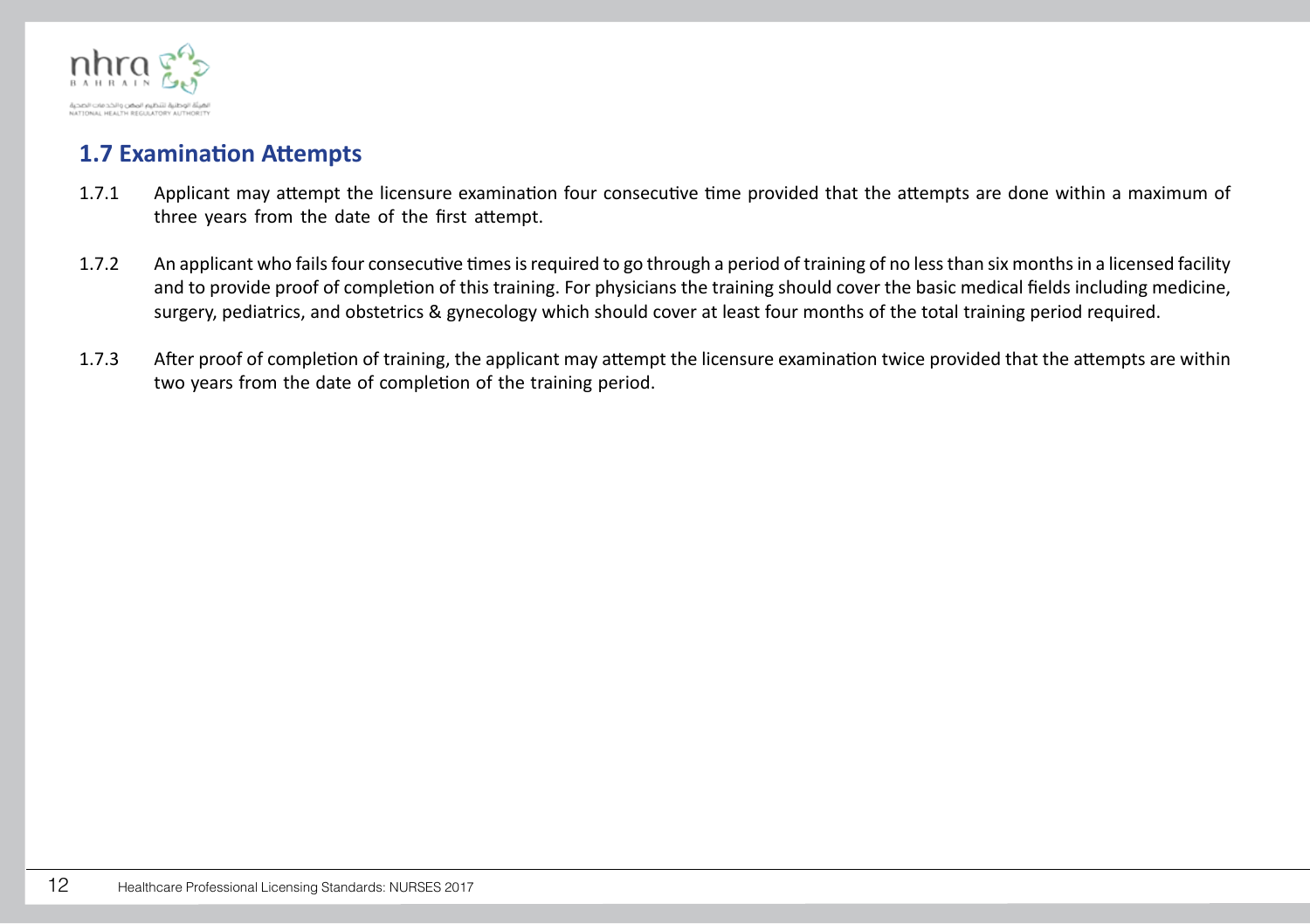

#### **1.8 Dicountinutity of Practice**

This section applies to Bahrainis ONLY and Non Bahraini if residence of Bahrain.

- Healthcare professionals who have a gap of practice of at least two (2) years and opting to be licensed in Kingdom of Bahrain must follow the CME/CPD requirements below
- All CME/CPD credits must be related to practice specialty of the healthcare professional, and according to the CME/CPD specific requirements of NHRA.
- All applicants are required to complete a clinical training program which shall be determined by NHRA in the specialty field.
- All clinical training programs shall be carried out in an approved practice setting by NHRA.
- All applicants after completion of CME/CPD credits and clinical training program are required to pass NHRA licensure assessment to obtain the license to practice.

| <b>Gap of Practice</b>             | Nurses                                           |
|------------------------------------|--------------------------------------------------|
| From two to less than three years  | • 40 CME/CPD credits<br>• 6 months of training   |
| From three to less than four years | • 60 CME/CPD credits<br>• 8 months of training   |
| From Four to less than Five years  | • 80 CME/CPD credits<br>• 10 months of training  |
| From Five years onwards            | • 100 CME/CPD credits<br>• 12 months of training |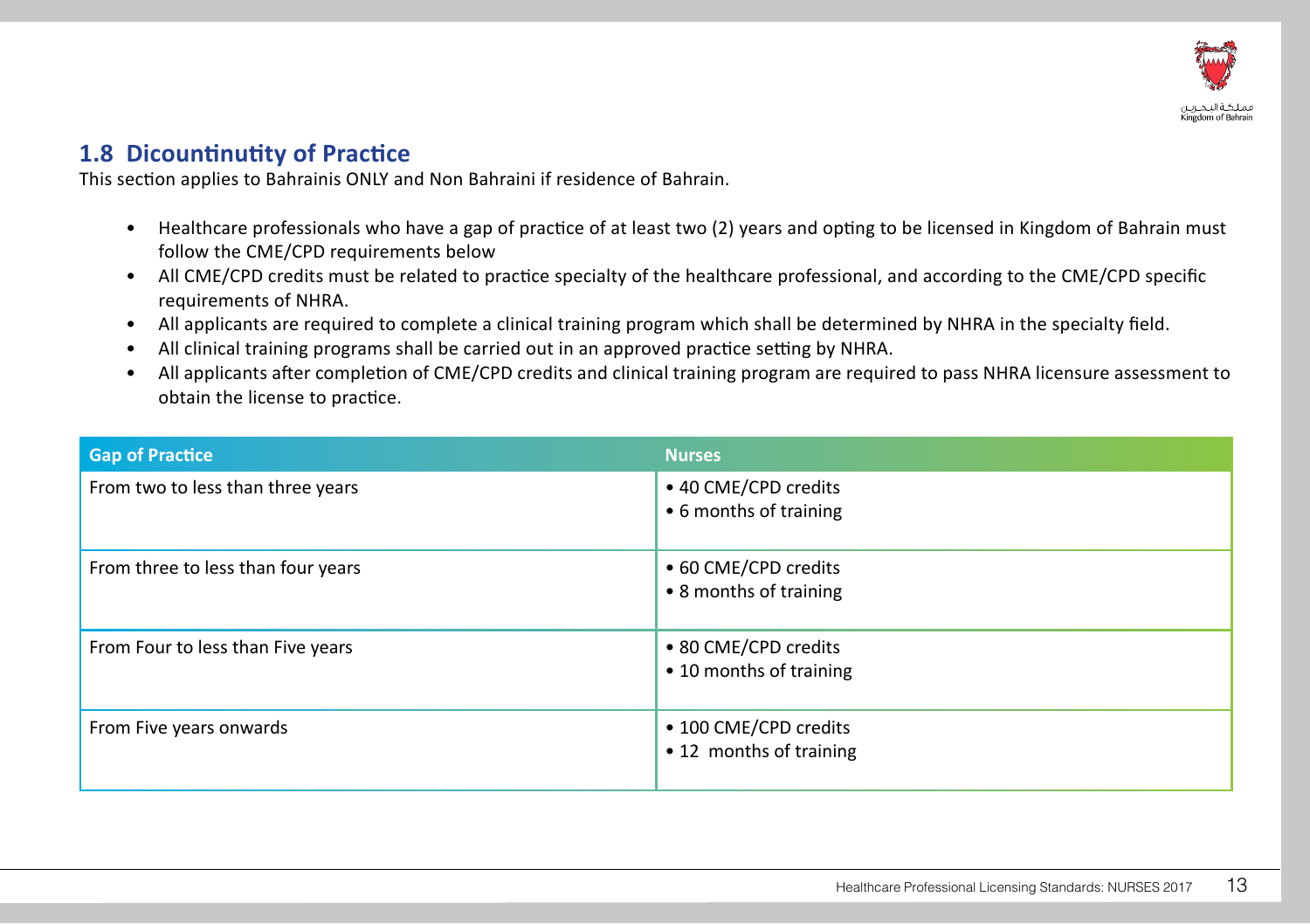

#### **2. Renewal of Licenses**

2.1 Nurses must accumulate a minimum of 20 CME/CPD hours annually. CME/CPD must be relevant to the field of speciality.

## **3.General Comments:**

- License categories are independent from employment grade and titles.
- Health care facilities may not employ a health care professional at a higher category than that given by NHRA.
- NHRA reserves the right to re-evaluate any healthcare professional should the need arise
- License can be renewed up to a maximum of 5 years each time.
- These standards shall be reviewed once every three years.
- All professionals holding administrative, academic, and other non-clinical positions will not be licensed by NHRA unless they prove continuity of clinical practice.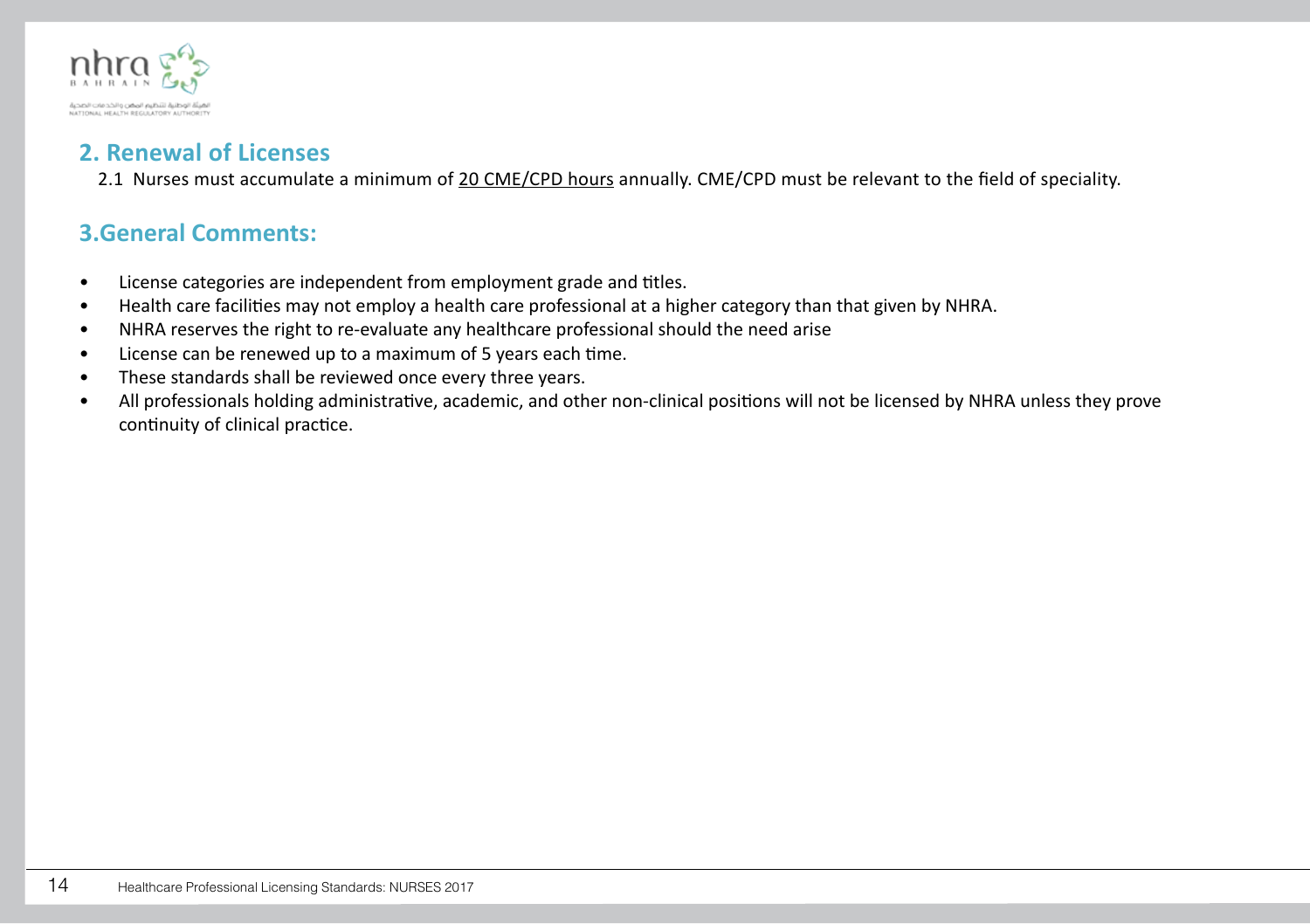

#### **Requirements and Considerations**

#### **Nurses Licensure Requirements**

All nurses applying for licensure must fulfill the following requirements in addition to all the requirements mentioned in chapter one:

- Must be graduates from National and/ or International recognized Nursing college/University.
- Qualifications acquired through honorary nature, correspondence or distance learning are not counted towards the (Professional Qualification Requirement) PQR full term requirements.
- Bahraini National nurses (new graduates) are exempted from the experience requirement for the basic entry level.
- Non Bahraini new graduates from Bahrain Universities are exempted from experience requirements for basic entry level.
- Non Bahraini residents of Bahrain may be exempted from experience requirements for basic entry level after the approval of the Supreme Council of Health.
- Non Bahraini applicants must be registered and hold a valid License to practice in their home country and/or country of last employment (where applicable).
- Practical Nurses cannot work independently and shall work under the supervision of a registered nurse.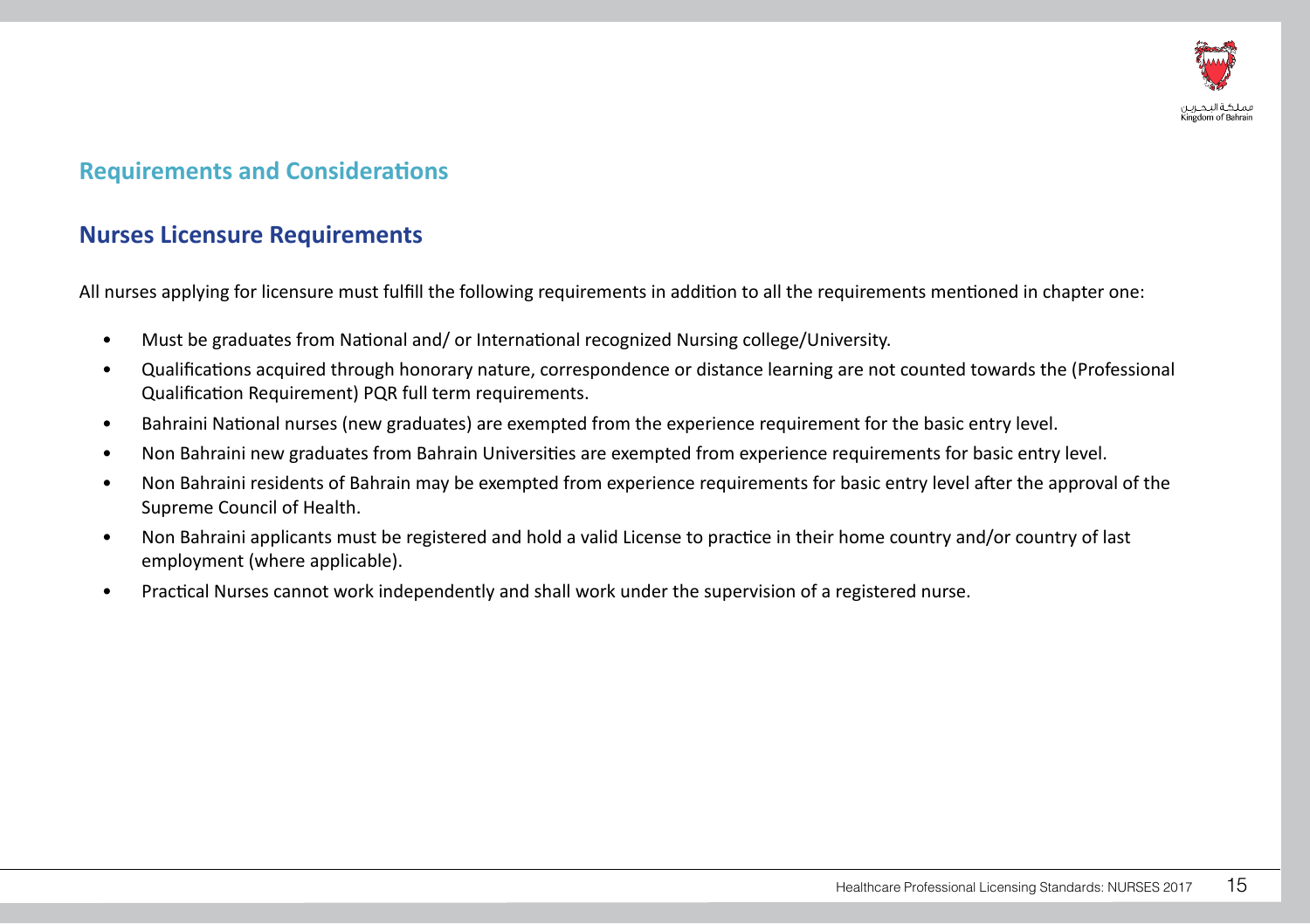

### **Qualification and Experience Requirements for Nursing Licensure**

| <b>Title</b>            | <b>Qualifications</b>                                                                                                                                                            | <b>Experience</b>                                                                                                                            |
|-------------------------|----------------------------------------------------------------------------------------------------------------------------------------------------------------------------------|----------------------------------------------------------------------------------------------------------------------------------------------|
| <b>General Nurse</b>    | Bachelor degree in Nursing 4 years of<br>course program                                                                                                                          | For Non Bahraini's a<br>minimum of (1) year clinical<br>experience post qualification                                                        |
|                         | Diploma in Nursing and Midwifery of mini-<br>mum three and half $(3 \times)$ years educational<br>program duration                                                               |                                                                                                                                              |
|                         | Diploma/ Associate degree in Nursing of<br>minimum three (3) years course duration                                                                                               |                                                                                                                                              |
| <b>Practical Nurse</b>  | Certificate of completion of Practical Nurs-<br>ing Program with minimum of 18 months<br>educational program duration                                                            | For Non Bahraini a minimum One (1) year clinical Cer-<br>tificate of completion of a nursing program with experi-<br>ence post qualification |
|                         | Certificate of completion of a nursing pro-<br>gram with experience post qualification<br>minimum of 18 months to less than (3)<br>years educational program duration            |                                                                                                                                              |
| <b>Specialist Nurse</b> | Qualification as general Nurse<br>And<br>Post graduate diploma in one (1) of the<br>nursing<br>specialties with minimum one (1) year<br>fulltime<br>educational program duration | Minimum of One (1) year experience in the related<br>specialty<br>field post qualification.                                                  |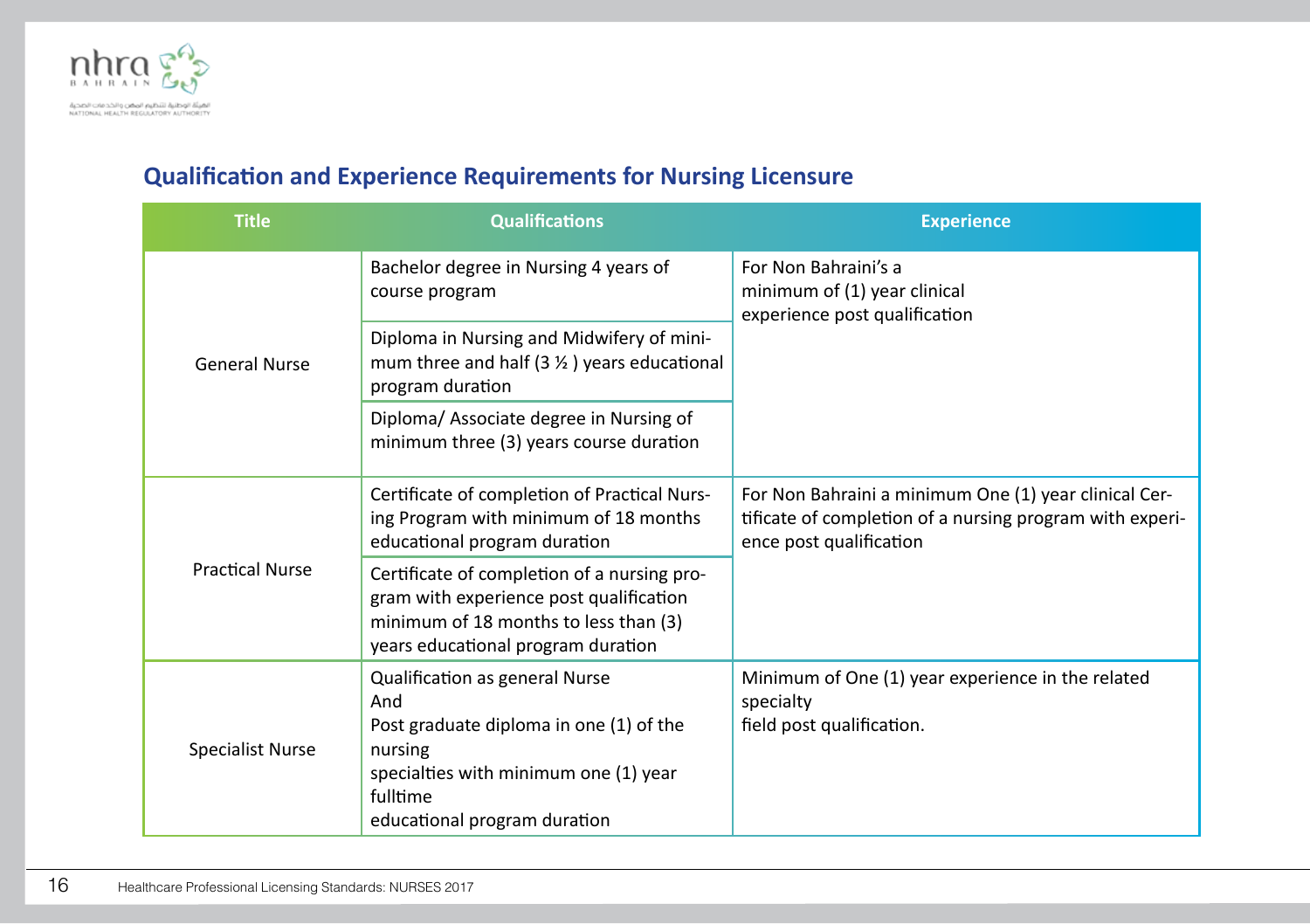

| <b>Title</b>              | <b>Qualifications</b>                                                                                                                                                                                                                                              | <b>Experience</b>                                                                                                      |
|---------------------------|--------------------------------------------------------------------------------------------------------------------------------------------------------------------------------------------------------------------------------------------------------------------|------------------------------------------------------------------------------------------------------------------------|
| Clinical Nurse Specialist | Master's degree in one of the clinical nursing specialties<br>after obtaining a Bachelor degree in nursing and should<br>have a clinical practice of not less than 500 hours during<br>the program and under supervision of licensed clinical<br>nurse specialist. | One years of clinical practice in a clinical<br>setting in the same specialty.                                         |
| <b>Midwives</b>           | Bachelor of science in midwifery not less than 4 years.                                                                                                                                                                                                            | For Non Bahraini 3 years clinical practice<br>in Labor & Delivery room, ante-natal,<br>intra-natal, andpost-natal care |
|                           | Qualification as general Nurse<br>And<br>Post graduate Midwifery Certificate with minimum one (1)<br>academic year educational program duration                                                                                                                    |                                                                                                                        |
|                           | Qualification as general Nurse<br>And<br>Post graduate Midwifery with a minimum of 9 months<br>educational<br>program, immediately after completion of a general nurs-<br>ing program                                                                              |                                                                                                                        |
|                           | BSc in Nursing and Midwifery not less than 4 years where<br>the<br>midwifery program should not be less than 9 months.                                                                                                                                             |                                                                                                                        |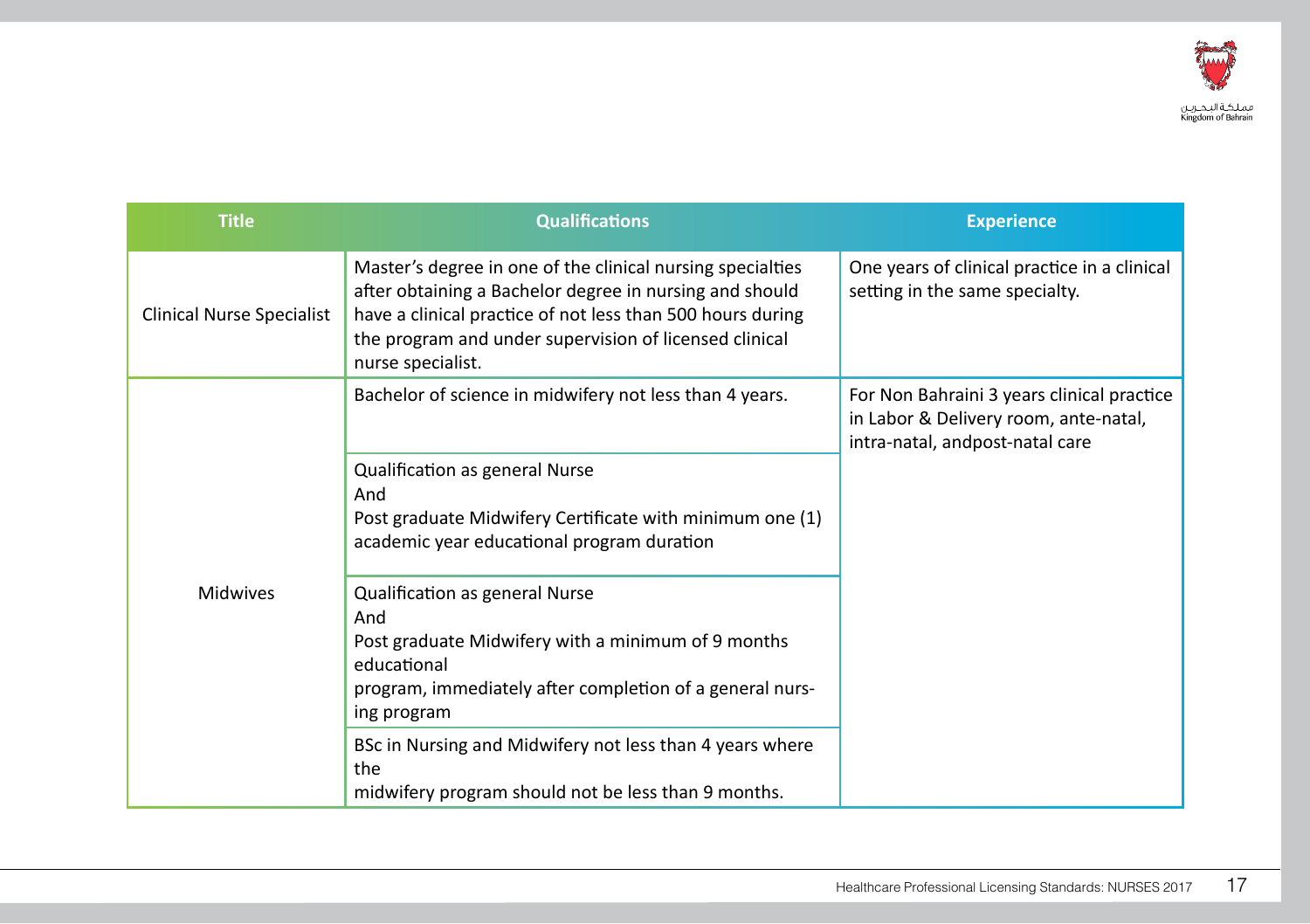

## **Recognized Speciality Titles for Nursing Licensure**

|              | <b>Nursing Specialty Titles</b>                                                                                                                                                                                    |
|--------------|--------------------------------------------------------------------------------------------------------------------------------------------------------------------------------------------------------------------|
| 1            | <b>Community Health Nurse</b>                                                                                                                                                                                      |
| $\mathbf{2}$ | <b>Pediatric Nurse</b>                                                                                                                                                                                             |
| 3            | <b>Mental and Psychiatry Health Nurse</b>                                                                                                                                                                          |
| 4            | <b>Intensive/ Critical Care Nurse</b>                                                                                                                                                                              |
| 5            | <b>Neonatal Intensive Care Nurse</b>                                                                                                                                                                               |
| 6            | <b>Emergency Nurse</b>                                                                                                                                                                                             |
| 7            | <b>Oncology Nurse</b>                                                                                                                                                                                              |
| 8            | <b>Palliative Nurse</b>                                                                                                                                                                                            |
| 9            | <b>Industrial/occupational Nurse</b>                                                                                                                                                                               |
| 10           | <b>Home care Nurse</b>                                                                                                                                                                                             |
| 11           | <b>Cardiac Nurse</b>                                                                                                                                                                                               |
| 12           | <b>Gastroenterology Nurse</b>                                                                                                                                                                                      |
| 13           | <b>Bariatric Nurse</b>                                                                                                                                                                                             |
| 14           | <b>Operation Theatre/ Perioperative Nurse</b>                                                                                                                                                                      |
| 15           | <b>Post Anesthesia Car Nurse</b>                                                                                                                                                                                   |
| 16           | <b>Burn Nurse</b>                                                                                                                                                                                                  |
| 17           | <b>Breast Care Nurse</b>                                                                                                                                                                                           |
| 18           | <b>Pain Management Nurse</b>                                                                                                                                                                                       |
| 19           | <b>Wound Care Nurse</b>                                                                                                                                                                                            |
| 20           | <b>Vascular Nurse</b>                                                                                                                                                                                              |
| 21           | <b>School Health Nurse Additional requirements:</b><br>One (1) year experience in pediatrics from the total of two (2) years required experience for licensure. And Valid "Pediatric Advanced Life Support "(PALS) |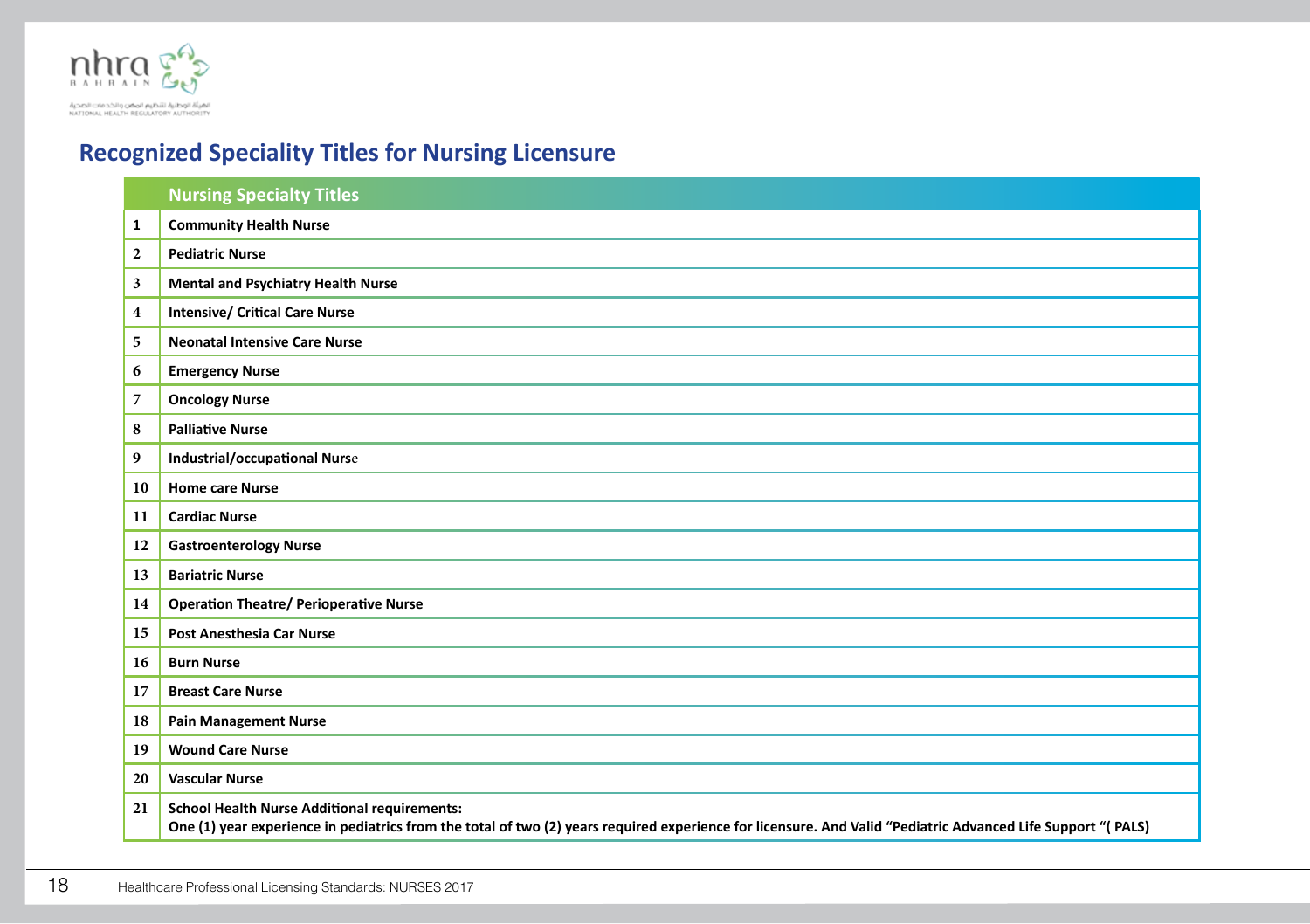